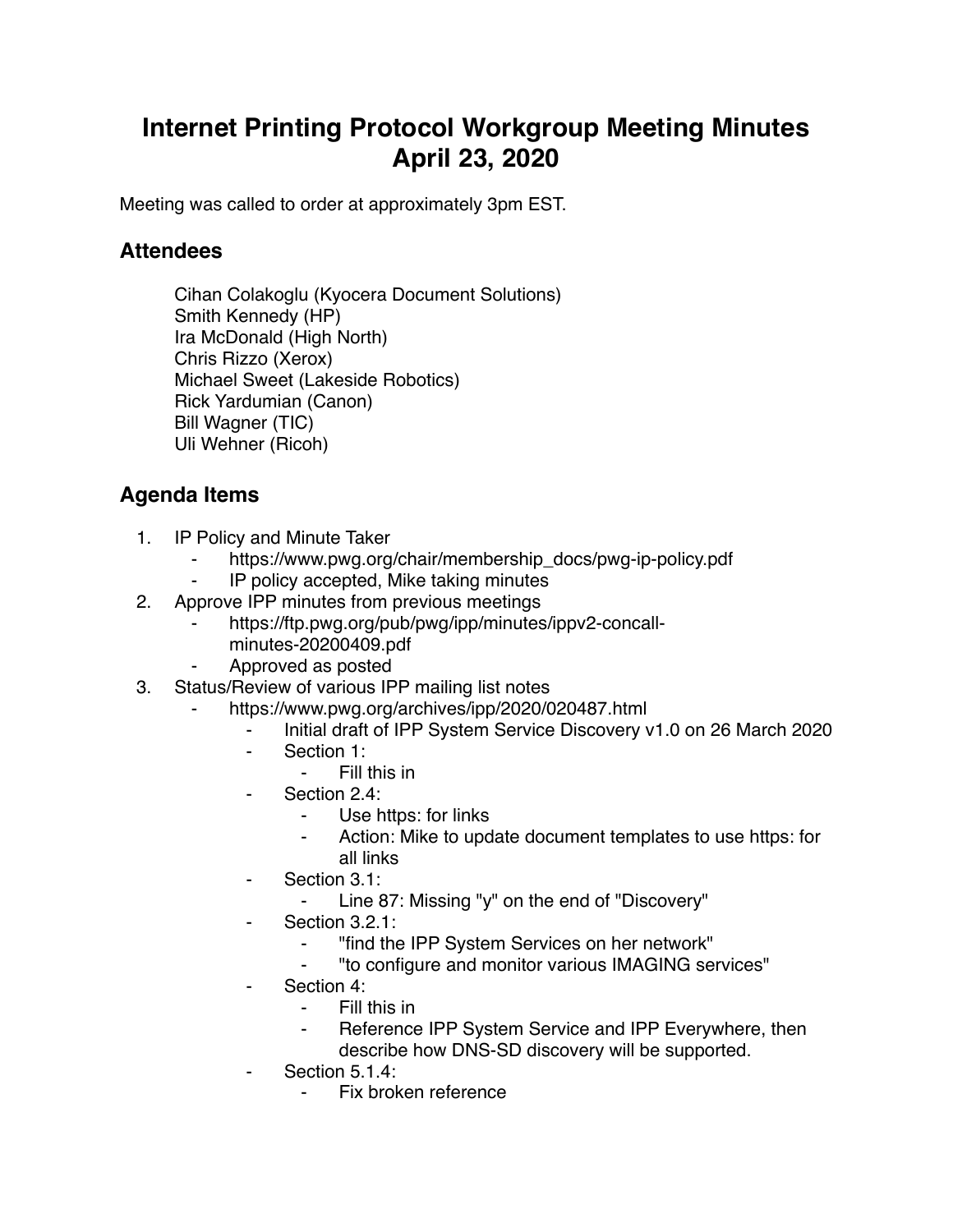- ⁃ Section 6.1.1:
	- Reverse example (Example Printer yields ...)
- Mike will post an updated draft, status  $=$  stable because it is already prototyped
- https://www.pwg.org/archives/ipp/2020/020494.html
	- NODRIVER: Seeking consensus on a solution for use cases 3.2.20 and 3.2.21
	- Print quality discussion on wiki
		- https://github.com/istopwg/ippsample/wiki/IPP-Print-Quality-**Discussion**
- https://www.pwg.org/archives/ipp/2020/020504.html
	- Fwd: [Technical Errata Reported] RFC8011 (6085)
		- Consensus is to change section 5.1.4 to:
			- The 'keyword' attribute syntax is a sequence of characters, of length 1 to 255, containing only the US-ASCII [RFC20] encoded values for uppercase letters ("A"-"Z"), lowercase letters ("a"-"z"), digits ("0"-"9"), hyphen ("-"), dot ("."), and underscore ("\_"). The first character SHOULD be a lower letter, and all letters SHOULD be lowercase.
- https://www.pwg.org/archives/ipp/2020/020505.html
	- AsciiDoc/PanDoc info
	- ⁃ Smith will talk a little about AsciiDoc and MetaNorma during the F2F plenary
	- https://www.pwg.org/archives/ipp/2020/020507.html
		- IANA registrations section 2: 1setOf missing?
		- Resolved and posted by IANA on 21 April 2020
- https://www.pwg.org/archives/ipp/2020/020510.html
	- Question on IPP Everywhere 1.1 Spec
	- https://www.pwg.org/archives/ipp/2020/020515.html
- Fwd: [TLS] WG Action: Rechartered Transport Layer Security (tls)
- 4. Status of AMSC and ISO liaisons w/ PWG (Paul)
	- ⁃ https://ftp.pwg.org/pub/pwg/general/sc/pwg-sc-call-minutes-20200323.htm
	- https://ftp.pwg.org/pub/pwg/general/sc/pwg-sc-call-minutes-20200406.htm
	- https://ftp.pwg.org/pub/pwg/general/sc/pwg-sc-call-minutes-20200420.htm
	- See PWG Steering Committee minutes from 03/23/20, 04/06/20, 04/20/20
- 5. Status of PWG and IPP WG Formal Approvals and Last Calls (All)
	- **IPP Transaction-Based Printing Extensions v1.1 (Mike)** 
		- ⁃ https://ftp.pwg.org/pub/pwg/candidates/cs
			- ipptrans11-20200327-5100.16.pdf
		- ⁃ PWG Call for Objections ended on 27 March 2020
		- PWG Candidate Standard 5100.16-2020
		- ⁃ IPP Everywhere v1.1 (Mike)
			- https://ftp.pwg.org/pub/pwg/ipp/wd/wd-ippeve11-20200417.pdf
			- ⁃ Stable draft for a Candidate Standard errata update
			- ⁃ IPP WG review on 9 April 2020
			- PWG Call for Objections started 17 April 2020 ends 15 May 2020
			- Schedule PWG Candidate Standard Q2 2020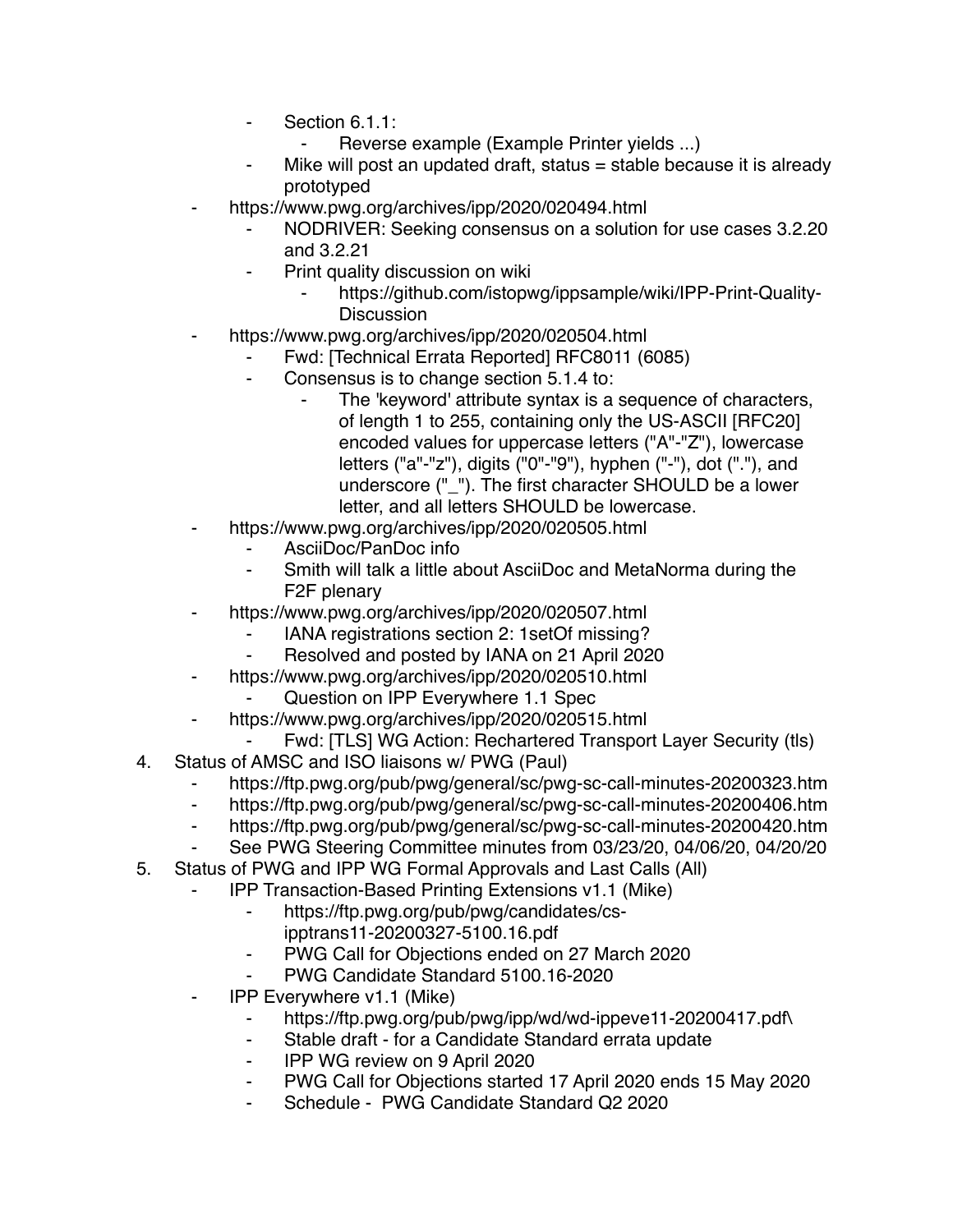- ⁃ IPP Everywhere Self-Certification Manual v1.1 (Mike)
	- ⁃ https://ftp.pwg.org/pub/pwg/ipp/wd/wdippeveselfcert11-20200312.pdf
	- Stable draft for a Candidate Standard errata update
	- ⁃ IPP WG Last Call ended on 12 March 2020
	- ⁃ IPP WG discussion on 9 April 2020
	- ⁃ PWG Call for Objections started 17 April 2020 ends 15 May 2020
	- Schedule PWG Candidate Standard Q2 2020
- PWG IPP Registry Policy (Smith)
	- https://ftp.pwg.org/pub/pwg/general/wd/ipp-registrvpolicy-20200331.pdf
	- ⁃ https://www.pwg.org/archives/ipp/2020/020503.html
	- ⁃ IPP WG final review started 10 April 2020 ended 20 April 2020
	- ⁃ PWG Steering Committee approval 20 April 2020
	- Schedule final version to be announced Q2 2020
- 6. Status of IPP Everywhere v1.0 Printer Self-Cert Tools Update 4 (Mike)
	- ⁃ https://www.pwg.org/archives/ipp/2020/020498.html
	- ⁃ Incorporates new "ippevesubmit" tool
	- ⁃ Fixes all known bugs in previous versions of tools
	- ⁃ Published 8 April 2020
- 7. Status of IPP Everywhere v1.1 Printer Self-Certification Tools (Mike)
	- https://www.pwg.org/archives/ipp/2020/020499.html
	- ⁃ IPP WG Last Call ended 12 March 2020
	- ⁃ Schedule Approval w/ IPP Everywhere v1.1 in Q2 2020
- 8. Quick Review of IPP WG slides for PWG F2F May 2020 (Mike)
	- https://ftp.pwg.org/pub/pwg/ipp/slides/ipp-wg-agenda-may-20d1.pdf
	- ⁃ Posted 17 April 2020
	- Discussion: possible schedule changes
	- Slide 3:
		- ⁃ May 6 Agenda
		- ⁃ 12:30 13:30 for IPP Everywhere
		- ⁃ 13:30 14:30 for IPP Driverless
		- ⁃ 14:30 15:00 Break
		- ⁃ 15:00 16:30 IPP Driverless (con't)
	- ⁃ Slide 7:
		- ⁃ "PWG CfO" (drop "in")
	- Slides 10-12: Update based on SC minutes
	- Slide 14:
		- ⁃ Provide URLs for documents
			- **IPP Everywhere 1.1**
	- Slides 18-19: Check for updates from wiki
	- ⁃ Add slide to IPP Everywhere 1.1 discussion to solicit comments CfO ends May 15, etc.
	- Add slide for 3D liaison guidance/strategy session after Job Accounting (slide 24)
- 9. Quick Review of recent IPP Wiki Pages (Mike)
	- https://github.com/istopwg/ippsample/wiki/How-to-Support-TLS-Before-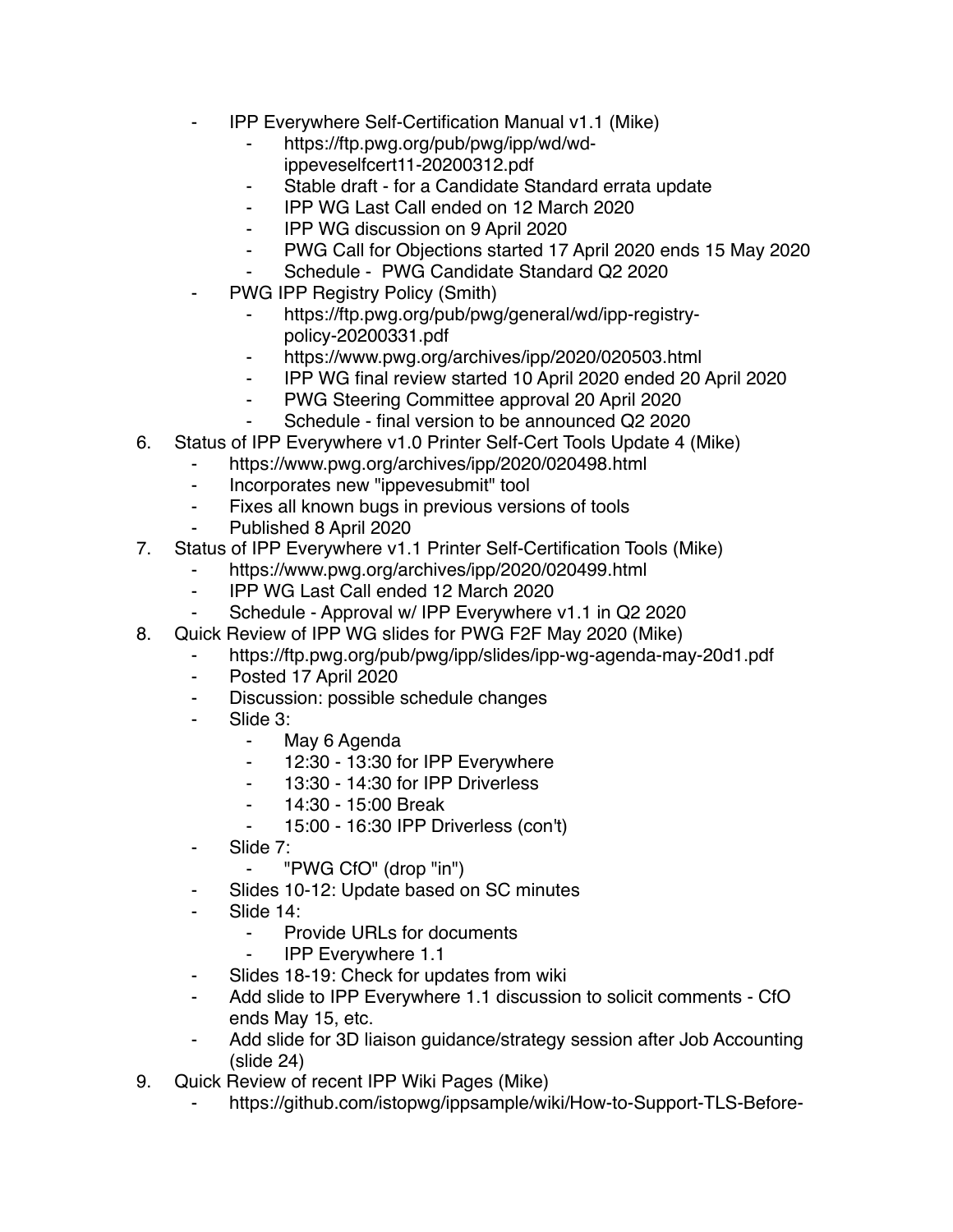the-Date-and-Time-Is-Set

- ⁃ How to Support TLS Before the Date and Time Is Set
- **Deferred**
- ⁃ https://github.com/istopwg/ippsample/wiki/IPP-Print-Quality-Discussion
	- ⁃ IPP Print Quality Discussion
	- **Deferred**
- https://github.com/istopwg/ippsample/wiki/IPP-Everywhere-Value-Proposition-Discussion-Points
	- **IPP Everywhere Value Proposition Discussion Points**
	- ⁃ Deferred
- https://github.com/istopwg/ippsample/wiki/Roll-Feed-Printing-Extensions:eliminate-margins
	- Roll Feed Printing Extensions: eliminate margins
	- ⁃ Consensus: Add new imposition-template values and use cases to PPX 2.0
	- Smith and Rick will verify that there are no conflicts between 'banner/compressed' and 'tile'
	- Also update wording of 5.1.3 in PPX (to make it clear it is intent and not process specification)
- 10. Status of various IPP documents (All)
	- **IPP Driverless Printing Extensions v2.0 (Smith)** 
		- ⁃ https://ftp.pwg.org/pub/pwg/ipp/wd-ippnodriver20-20200204-rev.pdf
		- Interim draft for a Candidate Standard
		- ⁃ IPP WG review on 19 March 2020 completed!
		- Schedule Prototype draft in Q2/Q3 2020
	- ⁃ IPP Encrypted Jobs and Documents v1.0 (Mike/Smith)
		- ⁃ https://ftp.pwg.org/pub/pwg/ipp/wd/wd-ipptrustnoone10-20200218 rev.pdf
		- Prototype draft for a Candidate Standard
		- ⁃ PWG F2F review on 6 February 2020
		- Schedule Stable draft in Q2/Q3 2020
	- Job Accounting for IPP v1.0 (Mike)
		- https://ftp.pwg.org/pub/pwg/ipp/wd/wd-ippaccounting10-20200129rev.pdf
		- Interim draft for a Best Practice
		- PWG F2F review on 5 February 2020
		- ⁃ Schedule Prototype draft in Q2/Q3 2020
	- **IPP Production Printing Ext v2.0 (Mike)** 
		- https://ftp.pwg.org/pub/pwg/ipp/wd/wd-ippppx20-20200130-rev.pdf
		- ⁃ Prototype draft for a Candidate Standard
		- ⁃ PWG F2F review on 5 February 2020
		- ⁃ Just waiting on prototyping in ippsample
		- Schedule Stable draft in Q2/Q3 2020
	- **IPP Enterprise Printing Ext v2.0 (Smith)** 
		- https://ftp.pwg.org/pub/pwg/ipp/wd/wd-ippepx20-20191010-rev.docx
		- ⁃ Interim draft for a Candidate Standard
		- PWG F2F skipped on 6 February 2020